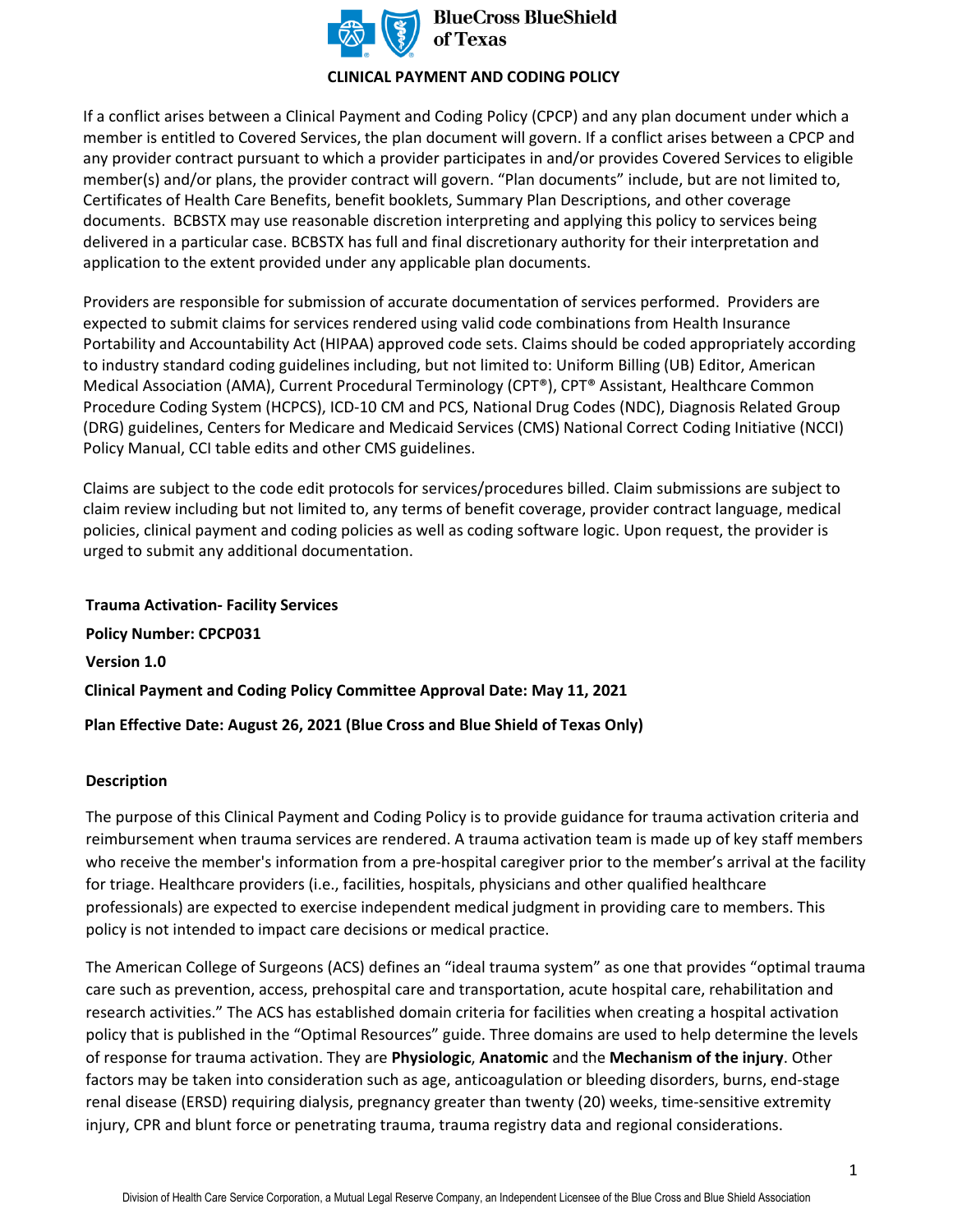

### **Reimbursement Information:**

Trauma Centers and hospitals must be licensed, designated or authorized by the state and are assigned a trauma level. Trauma activation teams may be defined as single or multi-tiered response teams. Trauma centers and hospital policies, regardless of response team tiering, should contain all six criteria below; however, only one of the below six criteria must be met to activate the highest tier response team (major/ severe trauma patient):

## **Minimal Criteria for Highest Level of Trauma Activation Must Include One (1) of the Below:**

- **1.** Confirmed systolic blood pressure of <90mmHg in adults and age-specific hypotension in children
- **2.** Respiratory compromise, obstruction or intubation
- **3.** Use of blood products to maintain vital signs in patients transferred from other hospitals
- **4.** Discretion of the emergency physician
- **5.** Gunshot wounds to abdomen, neck or chest
- **6.** Glasgow Coma Score less than 8 with mechanism attributed to trauma

## **Billing Guidelines for Designated Trauma Centers**

- Only designated trauma centers or hospitals may submit revenue code 068x.
- The revenue code a facility may bill is determined by the ACS designation.
- The revenue code submitted is determined by the activation level.
- Revenue code 068x is only permitted for reporting trauma activation charges.

### **Revenue Code 068x are defined as the following:**

| <b>Revenue Code</b>                           | <b>Description</b>           |
|-----------------------------------------------|------------------------------|
| 0681                                          | Trauma Response Level I      |
| 0682                                          | Trauma Response Level II     |
| 0683                                          | Trauma Response Level III    |
| 0684                                          | Trauma Response Level IV     |
| 0689                                          | <b>Other Trauma Response</b> |
| Assigned by state or local authorities with   |                              |
| levels that extend beyond trauma center level |                              |
| IV.                                           |                              |

Designated Trauma centers should not bill a trauma response activation level higher than their designated trauma center level. For example, a designated trauma level II center cannot bill a level I trauma response regardless if a trauma response level I was activated. Additional examples are provided in the chart below.

## **Billing with Revenue Code 068x and Form Locator (FL) 14, Code 05**

The National Uniform Billing Committee (NUBC) has provided guidelines on how to determine if trauma activation has occurred. Revenue code 068x should be used when billing for trauma activation in conjunction with FL 14, Type of Admission/Visit code 05. In the event this occurred, the facility must have received a prearrival notification from a pre-hospital caregiver such as an Emergency Medical System (EMS) provider.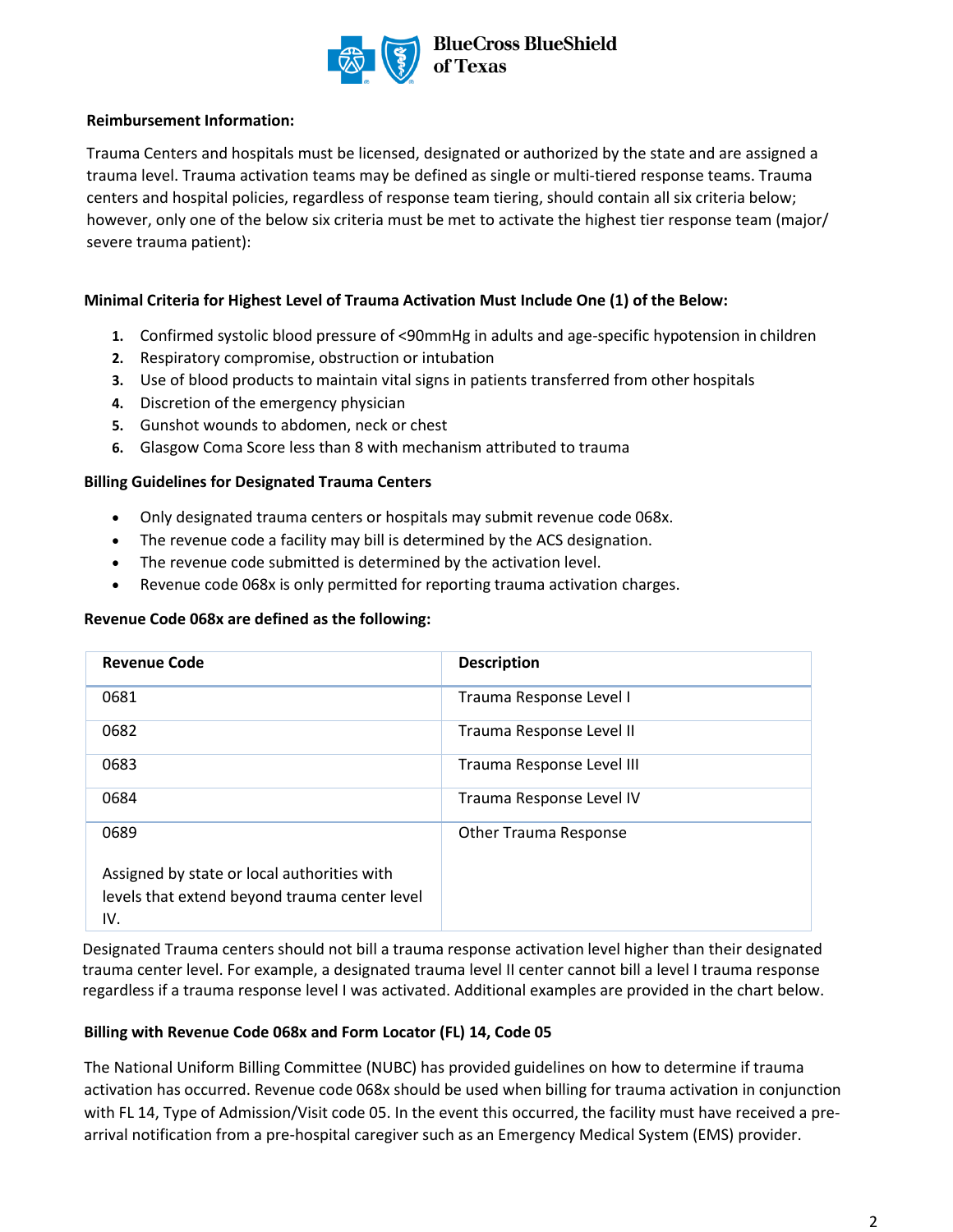

# **BlueCross BlueShield<br>of Texas**

However, if a member is driven to the hospital or the member has walked into the hospital without notification, revenue code 068x should not be billed, but the member may be classified as trauma using FL 14, Type of Admission/Visit code 05 when identifying the member for follow-up purposes. **Non-designated trauma centers should not use FL 14, type 5 or 068X when billing for trauma services.** 

# **Critical Care Services**

If a trauma activation occurs under one of the levels of response for revenue code 068x, and a designated hospital or facility administers at least thirty (30) minutes of critical care for the same date of service, CPT code 99291 and HCPCS G0390 may each be reported with one unit. Critical care services administered for less than thirty (30) minutes when a trauma activation occurs may be billed using revenue code 068x, but HCPCS G0390 should **not** be billed.

## **Emergency Department Services with Trauma Team Activation**

Emergency department level of care should be billed in addition to trauma activation services on a single claim submission. Revenue codes 045X and 068X **cannot** be bundled. However, the appropriate level of emergency department care and trauma activation services may be billed for a member on the same date of service on the same claim. For examples of level of care possible symptoms and services in the emergency department, refer to *CPCP003 Emergency Department E/M Services Coding-Facility Services* on the plan's website.

Examples of appropriate line level billing for reimbursement from a **Level I or Level II Designated Trauma** 

| <b>Level I Designated Trauma Center</b>    | <b>Level II Designated Trauma Center</b>                 |
|--------------------------------------------|----------------------------------------------------------|
| Level I Trauma Activation:                 | Level I Trauma Activation:                               |
| REV 0681 + HCPCS G0390 and                 | REV 0682 + HCPCS G0390 and                               |
| REV 0450 + CPT 99291                       | REV 0450 + CPT 99291                                     |
| Level II Trauma Activation:                | Level II Trauma Activation:                              |
| REV 0682 + HCPCS G0390 and                 | REV 0682 + HCPCS G0390 and                               |
| REV 0450 + CPT 99291                       | REV 0450 + CPT 99291                                     |
| Level III Trauma Activation:               | Level III Trauma Activation:                             |
| REV 0683 + HCPCS G0390 and                 | REV 0683 + HCPCS G0390 and                               |
| REV 0450 + CPT 99291                       | REV 0450 + CPT 99291                                     |
| Level IV Trauma Activation:                | Level IV Trauma Activation:                              |
| REV 0684 + HCPCS G0390 and                 | REV 0684 + HCPCS G0390 and                               |
| REV 0450 + CPT 99291                       | REV 0450 + CPT 99291                                     |
| Level I Activation and member expires 15   | <b>Level II Activation and member expires 15 minutes</b> |
| minutes after arrival:                     | after arrival:                                           |
| <b>REV 0681 and</b>                        | REV 0682 and REV 0450 + CPT 99285 (or other              |
| REV 0450 + CPT 99285 (or other appropriate | appropriate level of care code that is not time-         |
| level of care code that is not time-based) | based)                                                   |

## **Center**: